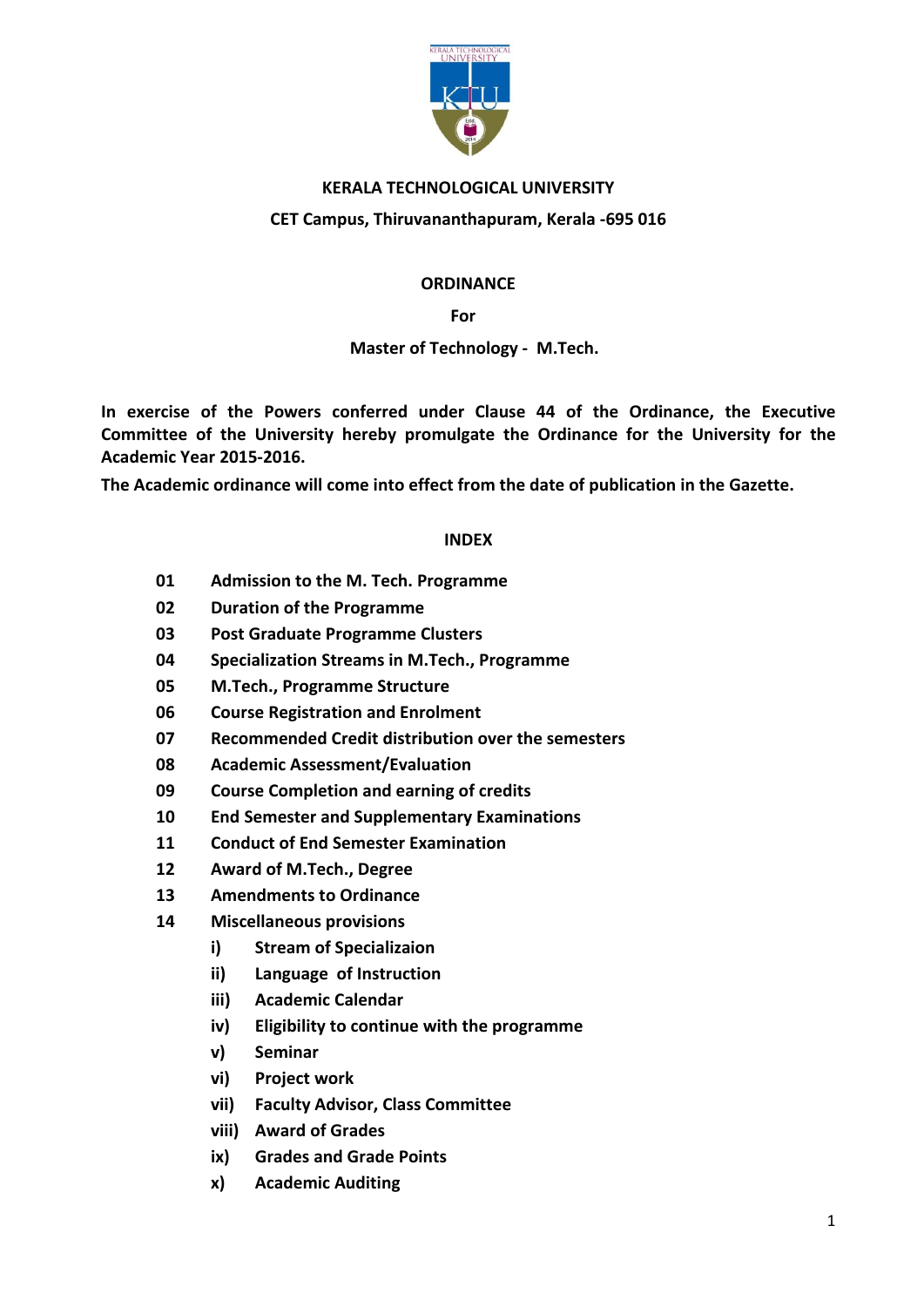- xi) Revaluation and Grade Improvement
- xii) Grade Cards
- xiii) Academic Discipline and Malpractices in Examinations
- xiv) Student's Welfare Committee
- xv) Grievances and Appeals Committee
- xvi) Attendance
- xvii) Leave of Absence
- xviii) Project Evaluation
- xix) Project Work outside the College Ragging Calculation of SGPA/CGPA

### O-1 Admission to the M. Tech. Programme

Candidates who have been awarded or qualified for the award of the Bachelor's degree in Engineering / Technology, from an Institution approved by AICTE are eligible for admission to the M. Tech., Programme. Eligibility of candidates having MCA/MSc qualifications will be decided from time to time by following the guidelines issued by All India Council for Technical Education (AICTE) and the Government of Kerala and notified separately. Other important eligibility criteria are as listed out by the Director of Technical Education with the approval of the Government of Kerala.

- O-1.1 Candidates qualified in Graduate Aptitude Test in Engineering (GATE ) and admitted to the M. Tech. programme are eligible to receive Half Time Teaching Assistantship ( HTTA) as per the rules of the All India Council for Technical Education (AICTE)/Ministry of Human Resource Development (MHRD).
- O-1.2 Sponsored candidates from Industries, R&D organizations, National Laboratories as well as Educational Institutions, with a bachelor's degree in engineering are eligible for admission to the M. Tech. programme.
- O-1.3 Foreign nationals whose applications are received through Indian Council of Cultural Relations, Government of India are also eligible for admission to the M. Tech. programme.
- O-1.4 Announcements for M. Tech. Programmes will be made by the DTE, Government of Kerala.
- O-1.5 Selection of candidates for the M. Tech programme will be done centrally or monitored by the Directorate of Technical Education as per the guidelines given on this by the Government of Kerala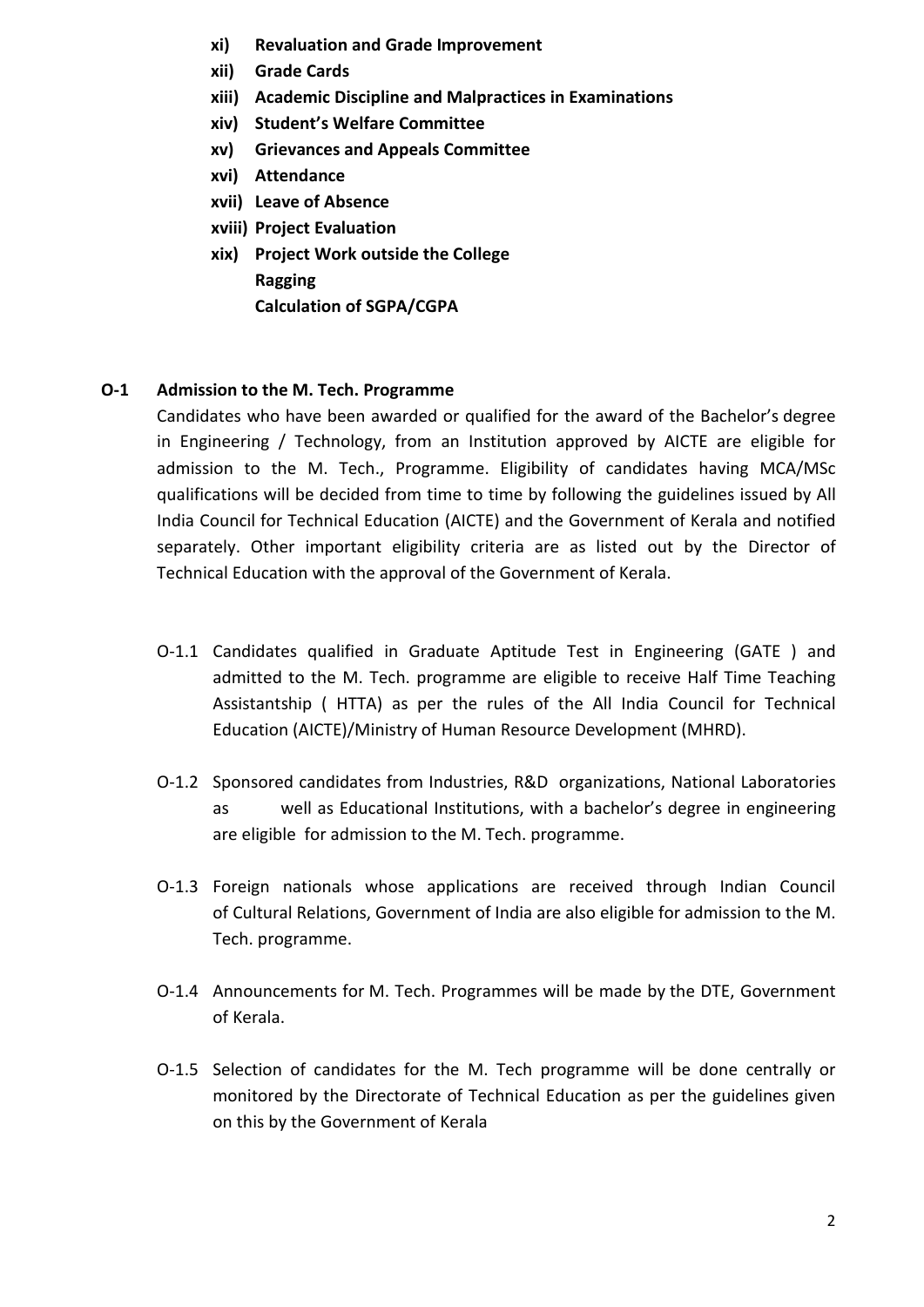- O-1.6 The number of candidates to be admitted to each M. Tech stream will be as per the approval of the University which shall be based on decision on this given by the All India Council for Technical Education.
- O-1.7 Admission will be complete only on meeting all the other requirements mentioned in the letter of admission and on payment of the fees.
- O-1.8 Candidates who have the Associate Membership of Professional Bodies that are approved by the University and have qualified in GATE shall also be eligible for admission to the M. Tech. programme.
- O-1.9 The reservation policy of the Government of Kerala and the Government of India shall be followed in admission to the M. Tech. programme.
- O-1.10 All admission will be governed by the procedure laid down for this by the Director of Technical Education, Kerala and the Government of Kerala.
- O-1.11 Notwithstanding all that is stated above, the admission policy may be modified from time to time by the University, particularly to confirm to directions from the Government of Kerala and the Government of India.

# O-2 Duration of the Programme

The normal duration of the M. Tech programme, including the project work, shall be four semesters.

# O-3 Post Graduate Programme Clusters

The University shall identify clusters of colleges offering M. Tech programmes in different streams and allow them to formulate procedures for the smooth conduct of all academic activities associated with the M. Tech programme, in line with the ordinances/regulations of the University. These clusters shall have academic autonomy, regulated by a Cluster level Graduate Committee [CGPC] consisting of all the principals of the colleges in the cluster. The Chairman of CGPC shall be an eminent academician nominated by the Vice Chancellor. The CGPC will be responsible for all academic matters including the curriculum, syllabi, course plans, internal evaluations, end semester examinations, and grading for all streams of M. Tech. programme offered by the colleges in the cluster. The CGPC can formulate additional rules for other academic aspects that are not covered by this Ordinance.

# O-4 Specialization Streams in M. Tech., Programme

The M. Tech. programme streams offered by each cluster as well as the eligibility of candidates of different B. Tech. branches or having other qualifications, for each of them shall be approved by the CGPC.

# O-5 M. Tech. Programme Structure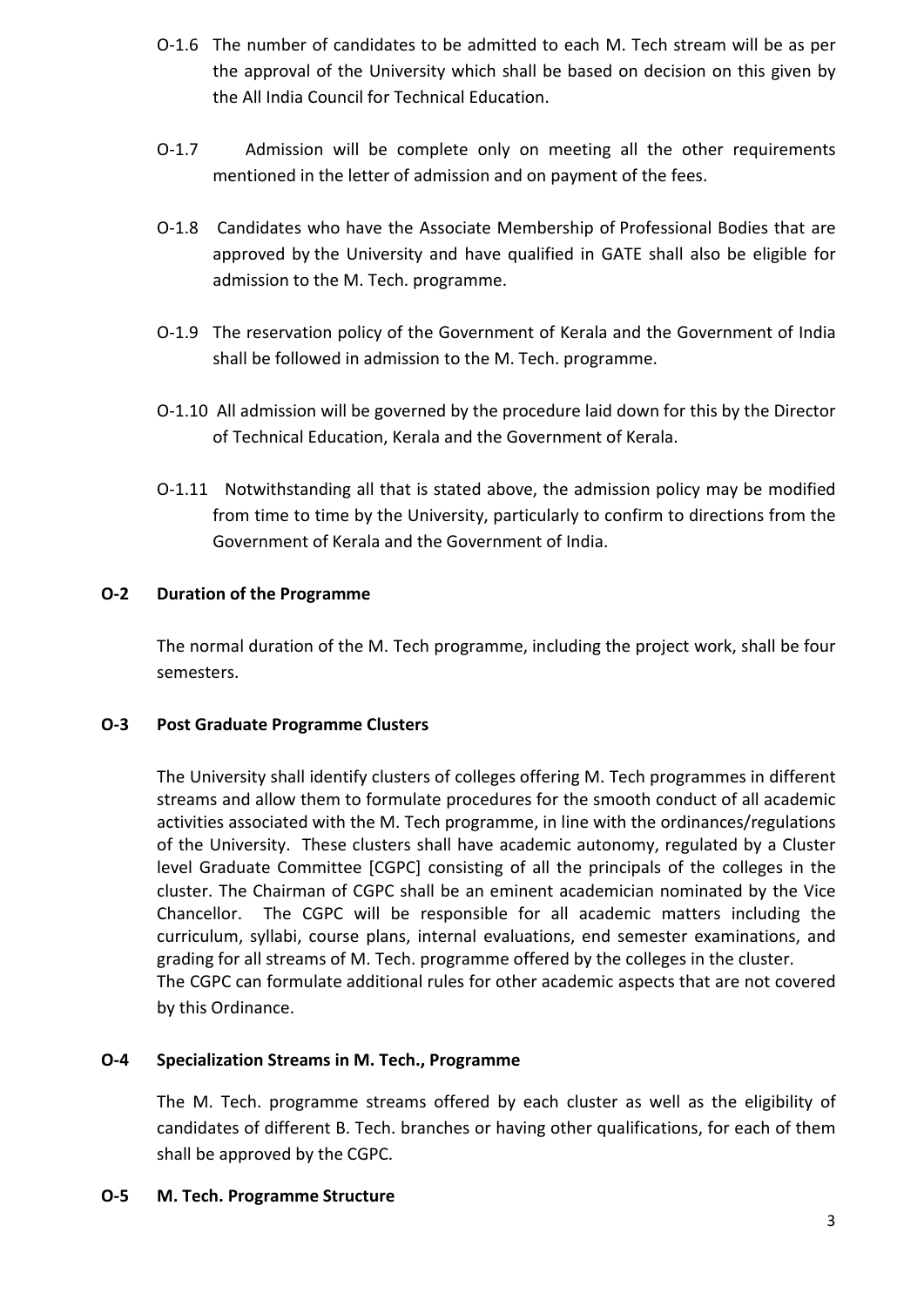- i) The M. Tech programme in all streams of specialization will be structured on a credit based system following the semester pattern with continuous evaluation.
- ii) The University permits regular as well as external registration (part time) for those in employment.
- iii) The duration for the M. Tech. programme in all streams of specialization will normally be 4 semesters. The maximum duration is 6 semesters.
- iv) For students admitted on external registration, the normal duration will be 6 semesters. Here the maximum duration is 7 semesters.
- v) The University permits a regular student to change over to external registration during the programme, under specific circumstances like initiating a start up venture or to take up a job.
- vi) Each semester shall have a minimum of 72 instruction days followed by the end semester examination.
- vii) A common course structure for the M. Tech programmes in all streams of specialization is to be followed and consists of the following. Core Courses Elective Courses Laboratory Courses Seminar Project
- viii) Every stream of specialisation in the M. Tech. programme will have a curriculum and syllabi for the courses. The curriculum should be so drawn up that the minimum number of credits for successful completion of the M. Tech. programme in any stream of specialization is not less than 64 and not more than 68.
- Ix) Credits are assigned as follows, for one semester
	- 1 credit for each lecture hour per week
		- 1 credit for each tutorial hour per week
	- 1 credit for each laboratory/ practical of 2 or 3 hours per week
	- 2 credits for the seminar
		- 2 credits for Mini Project
	- 6 credits for Project in the 3rd Semester
	- 12 credits for Project in the  $4<sup>th</sup>$  Semester
- x) A pass is mandatory in all core courses. In case of failure in an elective course, there is the provision to choose another elective listed in the curriculum.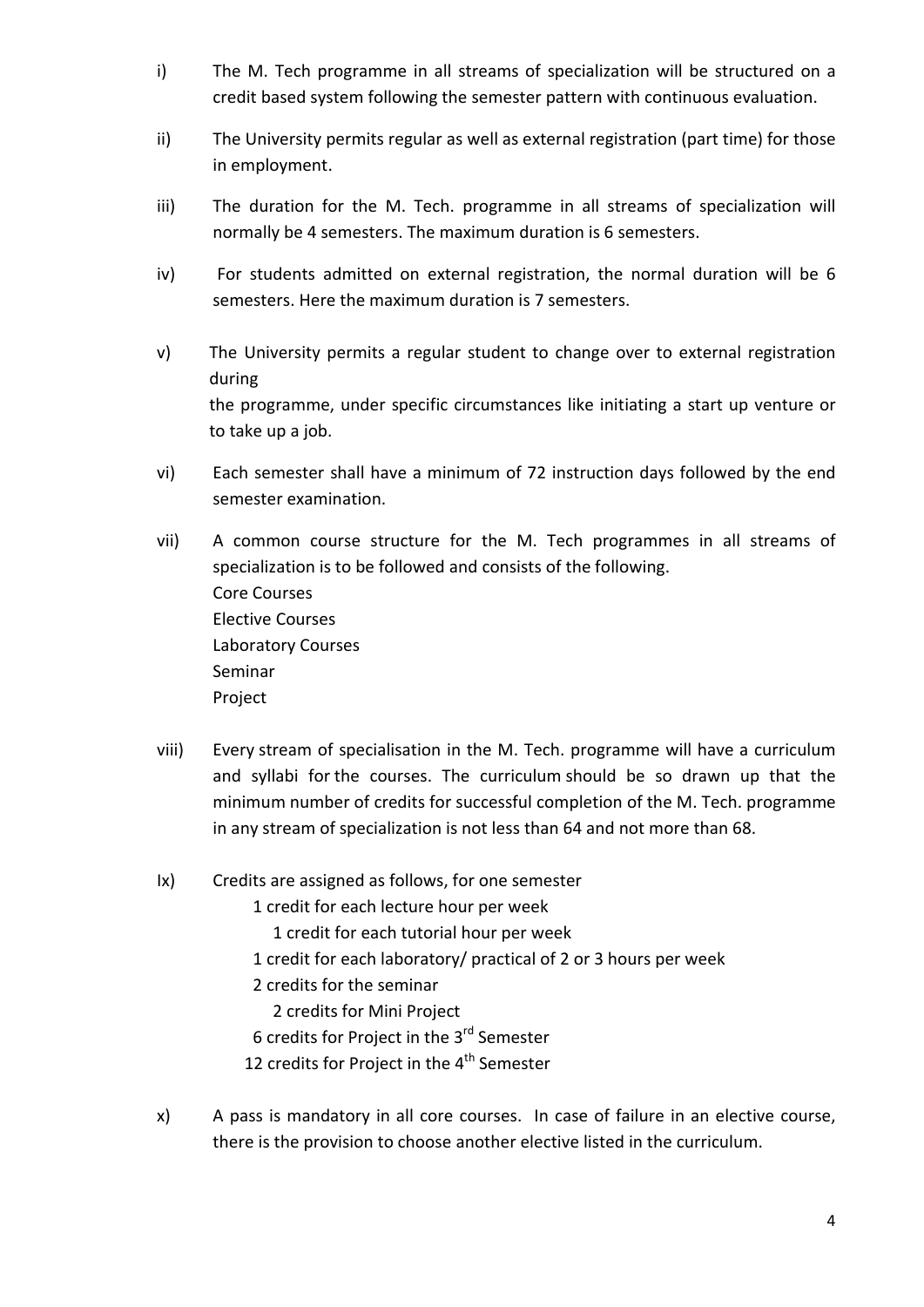- xi) On their request, CGPC shall examine the academic records and permit candidates with B. Tech (Honours) who have earned credits for any relevant graduate level courses to transfer credits towards the M. Tech. programme. Candidates who received B. Tech (Honours) degree just prior to their M. Tech admission are permitted to transfer up to 9 credits. For those who received the B. Tech (Honours) degree within three years prior to their M. Tech. admission are permitted to transfer up to 6 credits.
- Xii) The maximum number of lecture based courses and laboratory courses in any semester shall not exceed 5 and 2 respectively. The maximum credits in a semester shall be 23.
- Xiii) Extension of Programme duration

The normal duration of the programme shall be four semesters.

In case of prolonged illness or other personal exigencies, the university may allow a student who has earned credits for at least one semester, to extend the programme up to the maximum duration of six semesters.

Students who have earned credits for the courses listed in the first two semesters are permitted to transfer their registration as external candidates if they take up a job. However, they have to complete the programme within six semesters.

#### O-6. Course Registration and Enrolment

All students have to register for the courses they desire to attend in a semester. Students admitted to the first semester are advised to register for all courses offered in the first semester. They do not have to enrol for the semester. All other students are required to register at the end of the semester for the courses they desire to take in the next semester. Later they have to enrol for these courses in the new semester based on the results in the previous semester. This allows them to make minor changes in the list of courses already registered for. Before enrolment, students should clear all dues including any fees to be paid and should not have any disciplinary proceedings pending. The dates for registration and enrolment will be given in the academic calendar. Any late registration or enrolment, allowed only up to 7 working days from the commencement of the semester, will attract a late fee.

A student can drop a course or substitute one already registered for by another, for valid reasons with the approval of the faculty advisor. However this has to be done within 7 working days from the commencement of the semester.

The maximum number of credits a student can register for in a semester is limited to 24.

#### O-7 Recommended Credit distribution over the semesters

| <b>First Semester</b> | $: 20$ to 23 credits |
|-----------------------|----------------------|
| Second Semester       | $: 18$ to 19 credits |
| <b>Third Semester</b> | : 14 credits         |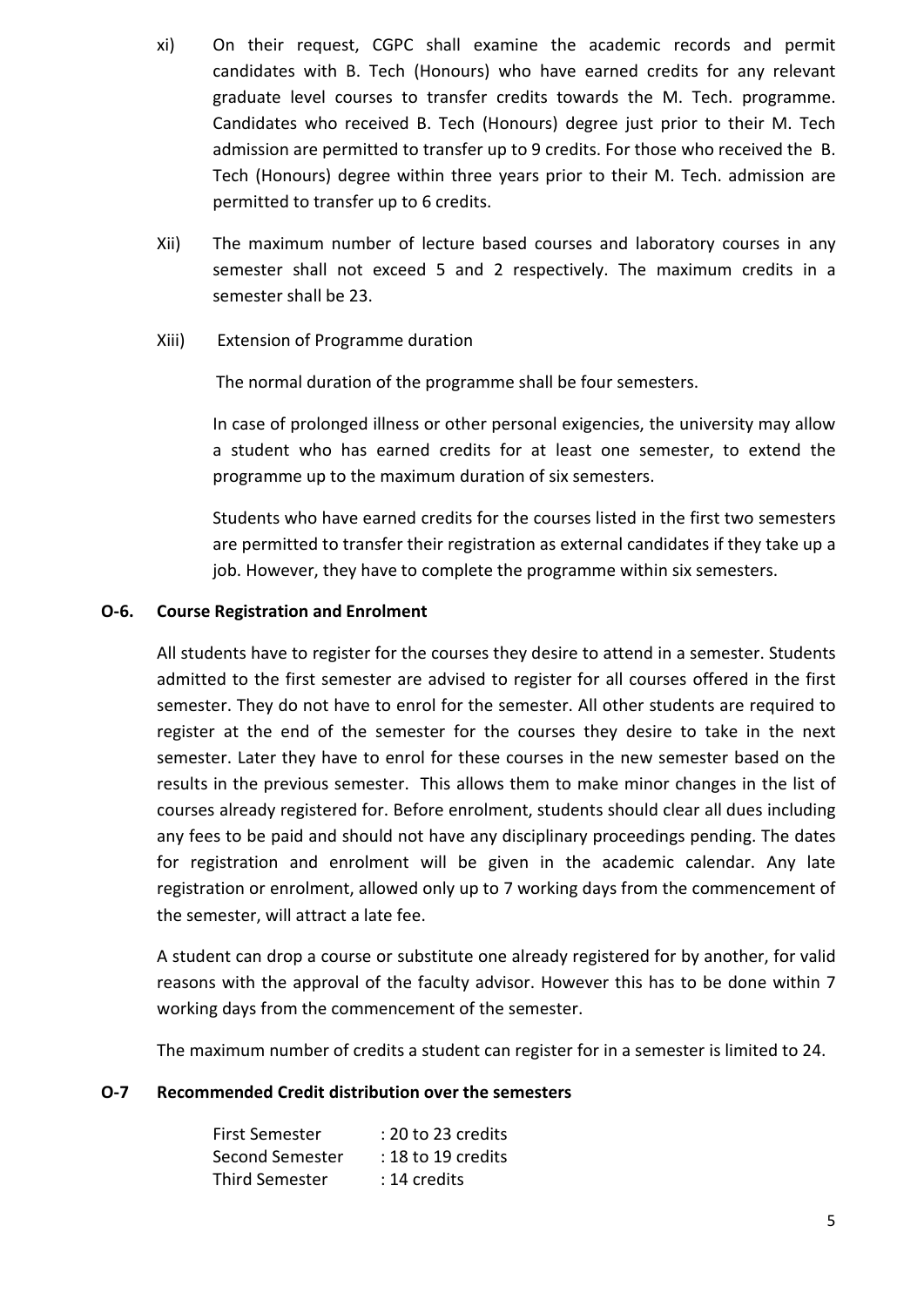Fourth Semester : 12 credits [Project]

### O-8. Academic Assessment/Evaluation

The University follows a continuous academic evaluation procedure.

The Assessment procedure and corresponding weights recommended are as follows:-

For theory courses

- i) Two internal tests, each having 15%
- ii) Tutorials/Assignments/ Mini projects having 10%
- iii) End Semester examination having 60%

All the above are mandatory requirements to earn credits.

Students who have missed either the first or the second test can register with the consent of the faculty member and the Head of the Department concerned for a re-test which shall be conducted soon after the completion of the second test and before the end semester examination. The re-test will cover both the first and the second test course plans. If a student misses both the scheduled tests, there is no provision for any retests and zero marks will be given for each test. In case of serious illness and where the attendance is above 70% the Principal may permit the conduct of the tests for a student based on his application and other relevant medical reports. Such cases are to be reported to CGPC.

For Laboratory /Practical courses

- i) Practical Records /outputs 40%
- ii) Regular Class Viva-Voce 20%
- iii) Final Test (Objective) 40%

# O-9. Course Completion and earning of credits

Students registered and later enrolled for a course have to attend the course regularly and meet the attendance rules of the University and appear for all internal evaluation procedures for the completion of the course. However, earning of credits is only on completion of the end semester/supplementary examination and on getting a pass grade. Students, who had completed a course but could not write the end semester/supplementary examination for genuine health reasons or personal exigencies, if otherwise eligible are permitted to write the semester examination, at the next opportunity and earn credits without undergoing the course again. Failed candidates having more than 45% marks in their internals can also avail of this option. However, those who are not eligible to appear for the end semester examination have to register and undergo the course again, whenever it is offered, to earn the credits.

#### O-10. End Semester and Supplementary Examinations

At the end of the semester, the end semester examination will be conducted in all courses offered in the semester and will be of three hours duration unless otherwise specified. Supplementary examinations are to be conducted for eligible candidates registered for them, before the commencement of the next semester.

O-10.1 Eligibility to write the End Semester Examination and Grading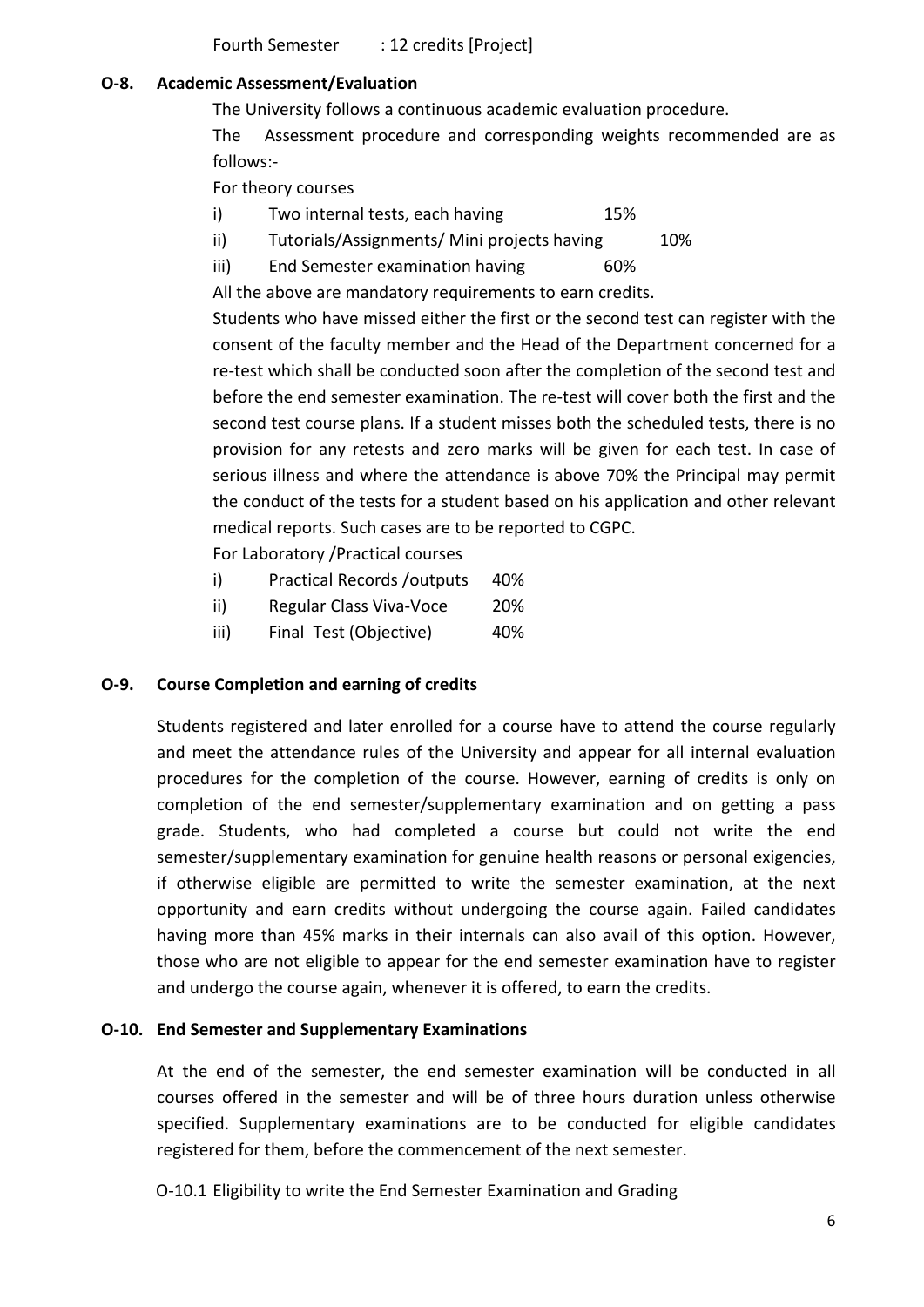Eligibility criteria to appear for the semester examination are the attendance requirements in the course, 45% or more marks in the internal evaluation and having no pending disciplinary action. The minimum attendance for appearing for the semester examination is 85% in the course. In case of serious illness there is a relaxation for attendance [O-14.xvi]. Those who do not meet the eligibility criteria shall be awarded an FE Grade and have to register again for the course.

A student should have a minimum of 45% marks in the end semester examination to be eligible for grading in a course. Otherwise he/she will be considered to have failed in the course and an F grade will be awarded.

O-10.2 Eligibility to write the Supplementary Examination

Only failed students and those who could not write the semester examination due to health reasons or other personal exigencies that are approved by the Principal can register for the supplementary examination provided they meet the eligibility requirements given in O-10.1. Grades awarded in the supplementary examination will be taken as the semester grades in these courses.

# O-11. Conduct of End Semester Examination

The Clusters will prepare the question papers, conduct the end semester examinations, organize the valuation of the answer scripts, finalise the results and submit it to the University, as per the academic calendar.

## O-12. Award of M. Tech., Degree

The award of the M. Tech. Degree shall be in accordance with the Ordinances and Procedures given by the University.

A student will be eligible for the award of M. Tech. Degree of the University on meeting the following requirements;

- i) Registered and earned the minimum credits, as prescribed in the curriculum, for the stream of specialization.
- ii) No pending disciplinary action.

# O-13. Amendments to Ordinance:

Notwithstanding all that has been stated above, the University has the right to modify any of the above provisions of the ordinance from time to time.

# O- 14. Miscellaneous provisions:

i) Stream of Specialization:

The streams of specializations are to be in line with the approval given on this by the All India Council for Technical Education.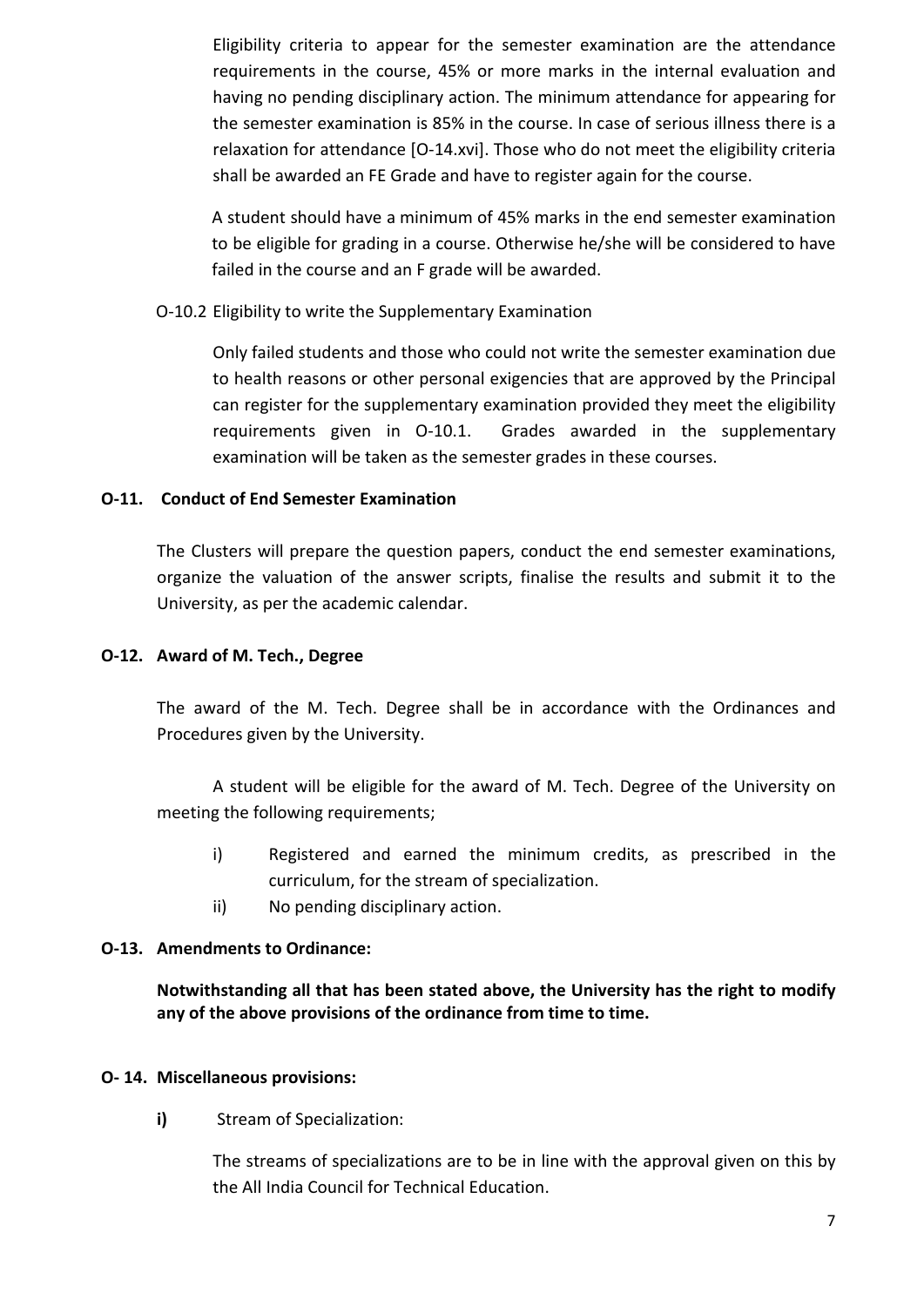#### ii) Language of Instruction

Unless otherwise stated, the language of instruction shall be English.

#### iii) Academic Calendar

The University shall publish in its website the academic calendar for every academic semester indicating the date of commencement of the semester as well as instruction. It will specify the course registration and enrolment dates, the schedule for mandatory internal tests for theory courses, dates by which laboratory/practical evaluations are to be completed, date for finalization of internal marks, last instruction day in the semester, planned schedule of end semester examinations and result declaration as well as approved holidays falling within the semester. Schedules for the supplementary examinations and result declaration dates are to be included in the calendar. Additionally colleges may publish their academic calendar, in line with the University academic calendar, indicating other schedules and events they plan to conduct during the semester.

#### Iv) Eligibility to continue with the programme

A student has to earn a minimum number of credits in a semester to register for higher semester courses. This should be at least  $2/3^{rd}$  of the credits for the courses listed in for the semester. CGPC shall formulate the rules based on this and spell out the procedure to proceed with the programme.

Failed students who have more than 45% marks in the internal course evaluation are permitted to write the semester examination without registering and undergoing the course. Those with less than 45% in internal course evaluation have to register again for the course, attend the classes and earn the credits.

v) Seminar

Students have to register for the seminar and select a topic in consultation with any faculty member offering courses for the programme. A detailed write-up on the topic of the seminar is to be prepared in the prescribed format given by the Department. The seminar shall be of 30 minutes duration and a committee with the Head of the department as the chairman and two faculty members from the department as members shall evaluate the seminar based on the report and coverage of the topic, presentation and ability to answer the questions put forward by the committee.

Suggested evaluation procedure:-

Faculty member in charge of the seminar and another faculty member in the department nominated by the Head of the Department are the evaluators for the seminar. Distribution of marks for the seminar is as follows.

Marks for the report: 30% Presentation: 40% Ability to answer questions on the topic: 30%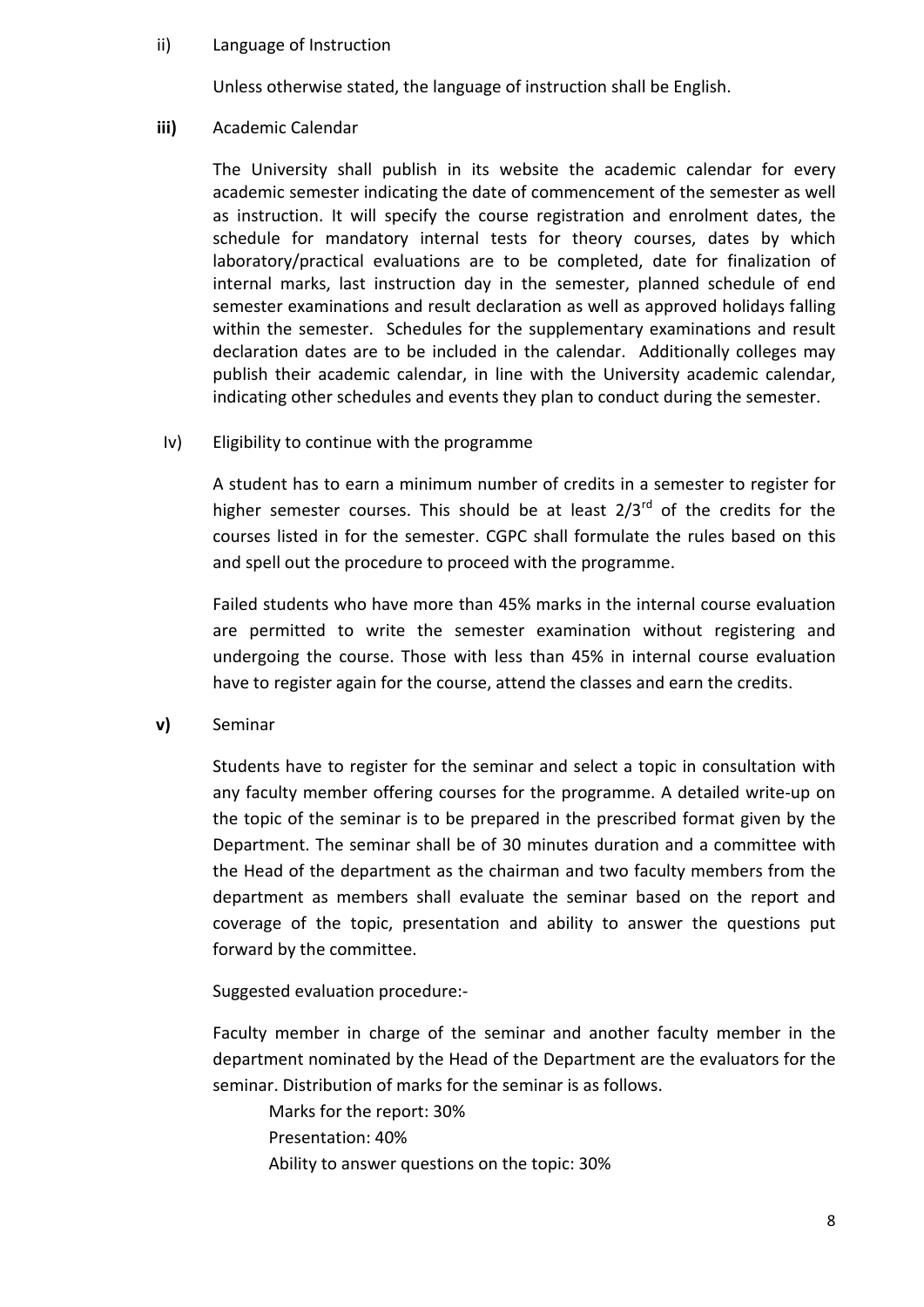### vi) Project work

Project work is spread over the third and fourth semesters. Project work is to be evaluated both in the third and the fourth semesters. Based on these evaluations the grade is finalised only in the fourth semester.

Project evaluation weights shall be as follows:- For convenience the marks are allotted as follows.

Total marks for the Project: 150

In the 3<sup>rd</sup> Semester:- Marks:50

Project Progress evaluation details:

|      | Progress evaluation by the Project Supervisor<br>Presentation and evaluation by the committee | : 20 Marks<br>: 30 Marks |
|------|-----------------------------------------------------------------------------------------------|--------------------------|
| th - |                                                                                               |                          |

In the  $4^{th}$  Semester:- Mraks:100

| : 30 Marks |
|------------|
| : 40 Marks |
| : 30 Marks |
|            |

# vii) Faculty Advisor, Class Committee

# a) Faculty Advisor

The Head of the Department offering the M. Tech. programme shall nominate senior faculty members as faculty advisors who shall advise the students in academic matters and support them in their studies. Their role is to help the students in academics and personal difficulties related to studies. A faculty advisor may support a group of students in a semester.

b) Class Committees are to be in place for all M. Tech. programs in the college.

# Class Committee

All M. Tech streams of specialization will have class committees for each semester, constituted by the respective Heads of Departments.

The Chairman of the committee shall be a senior faculty member who does not offer any course for that stream in that semester.

# Members:-

- i) All faculty members teaching courses for the stream in that semester.
- ii) Two student representatives nominated by the Head of the Department, from the stream.

Class committees shall meet at least thrice in a semester - one in the beginning and one around the middle of the semester and one at least two weeks before the semester examinations. These committees should monitor the conduct of the courses, adherence to the course plan and time schedule, completion of the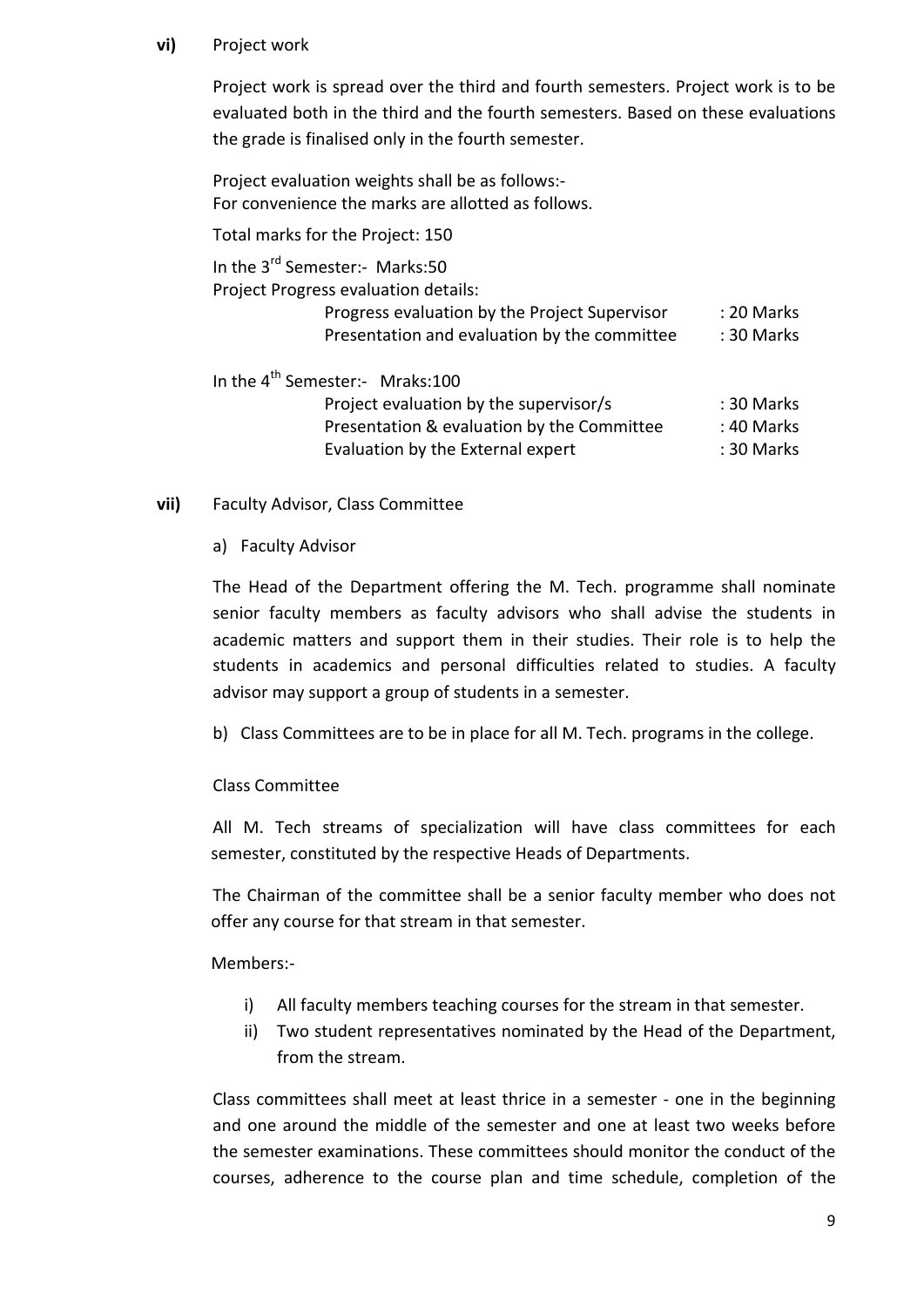syllabus, standards of internal tests and evaluation process and address the difficulties faced by the students and take suitable remedial actions at the appropriate time. Before the end semester examination, the committee should meet without the student representatives and finalise the internal marks. A report on the student performance in each course should be prepared and submitted to the CGPC by the colleges.

#### viii) Award of Grades

Grading is based on the marks obtained by the student in a course. [O-14 ix]

The grade card will only show the grades against the courses the student has registered.

The semester grade card will show the grade for each registered course, Semester Grade Point Average (SGPA) for the semester as well as Cumulative Grade Point Average (CGPA).

#### ix) Grades and Grade Points

Grades and Grade Points as per UGC guidelines are to be followed by the University

| Grades | <b>Grade Point</b> | % of Total Marks obtained in the course     |
|--------|--------------------|---------------------------------------------|
| O      | 10                 | 90% and above                               |
| $A^+$  | 9                  | 85% and above but less than 90%             |
| A      | 8                  | 80% and above but less than 85%             |
| $B^+$  |                    | 70% and above but less than 80%             |
| B      | 6                  | 60% and above but less than 70%             |
|        | 5                  | 50% and above but less than 60%             |
| P      | 4                  | 45% and above but less than 50%             |
| F      | 0                  | Less than 45%                               |
| FE     | O                  | Failed due to eligibility criteria [0.10.1] |
|        |                    | Course Incomplete                           |

Grade Point Average (GPA) and Cumulative Grade Point Average (CGPA) are calculated based on the above grading norms and are explained at the end of this document.

#### x) Academic Auditing

The University shall have a detailed academic auditing procedure in place comprising of an internal academic auditing cell within the college and an external academic auditing for each college. The internal academic auditing cell in each college shall oversee and monitor all academic activities including all internal evaluations and semester examinations. This cell is to prepare academic audit statements for each semester at regular intervals of four weeks of instruction. These reports are to be presented to the external academic auditor appointed by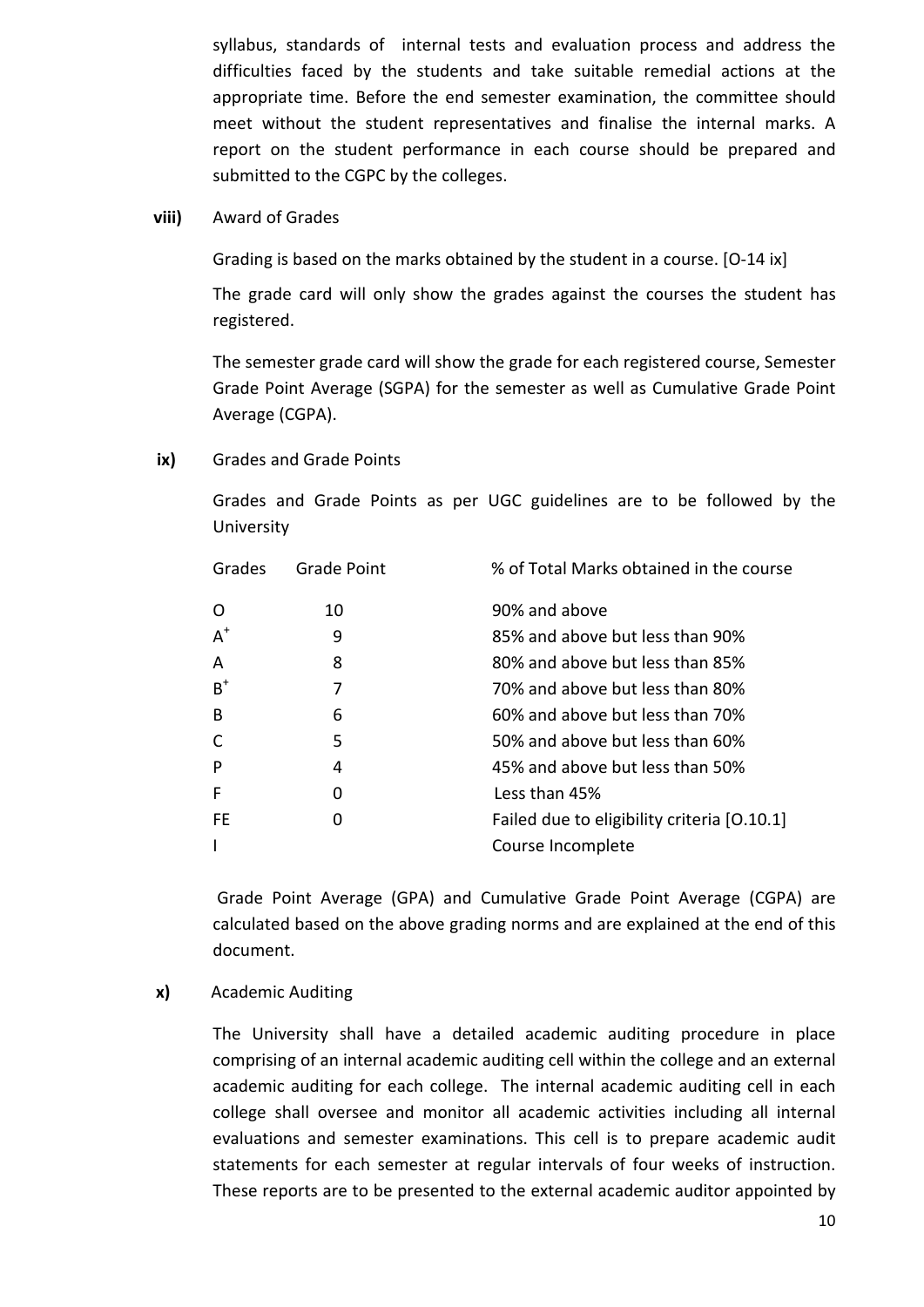the University, who will use it as a reference for his independent auditing and for the final report to the University.

Academic auditing will cover:-

- i) Course delivery covering syllabus, adherence to course plan, quality of question papers for internal examinations, internal evaluation, laboratory experiments, practical assignments, mini projects, conduct of practical classes and their evaluation. Semester examination and academic performance of the students.
- ii) Co-curricular and Extra-curricular activities available for students, and their organization.
- iii) Academic functioning of the college encompassing students, faculty and college administration covering punctuality, attendance, discipline, academic environment, academic accountability, academic achievements and benchmarking.
- xi) Revaluation and Grade improvement

There is no provision for revaluation of the semester answer books or for improving the grade.

- ` Students are permitted to check the answer books of the semester examination, after the results are declared. Any discrepancies in evaluation could be brought to the notice of the teacher concerned who will initiate appropriate action on this and report to the CGPC for a final decision on this.
- xii) Grade Cards

Students who have written the semester examination will be given the grade cards for the registered courses, in every semester by the respective colleges. On earning the required credits for the degree, a consolidated grade sheet for the M. Tech programme will be issued by the University on the recommendation of the respective CGPC.

The M. Tech. degree will not have any classification like distinction or first class.

xiii) Academic Discipline and Malpractices in Examinations

Every student is required to observe discipline and decorous behaviour.

Any act of indiscipline, misbehaviour and unfair practice in examinations will be referred to the Disciplinary Action Committee (DAC). Malpractices in examinations shall be viewed seriously and any such incident observed or reported by a faculty member or an invigilator associated with the examinations shall be reported to the Principle who in turn shall refer it to DAC. On the basis of the report and evidence available or gathered, DAC shall immediately initiate an enquiry giving the concerned student a chance to explain his/her case. Based on this the committee shall recommend the course of action in line with the guidelines formulated for this by the Controller of Examination of the University and forward it to the Principal for action.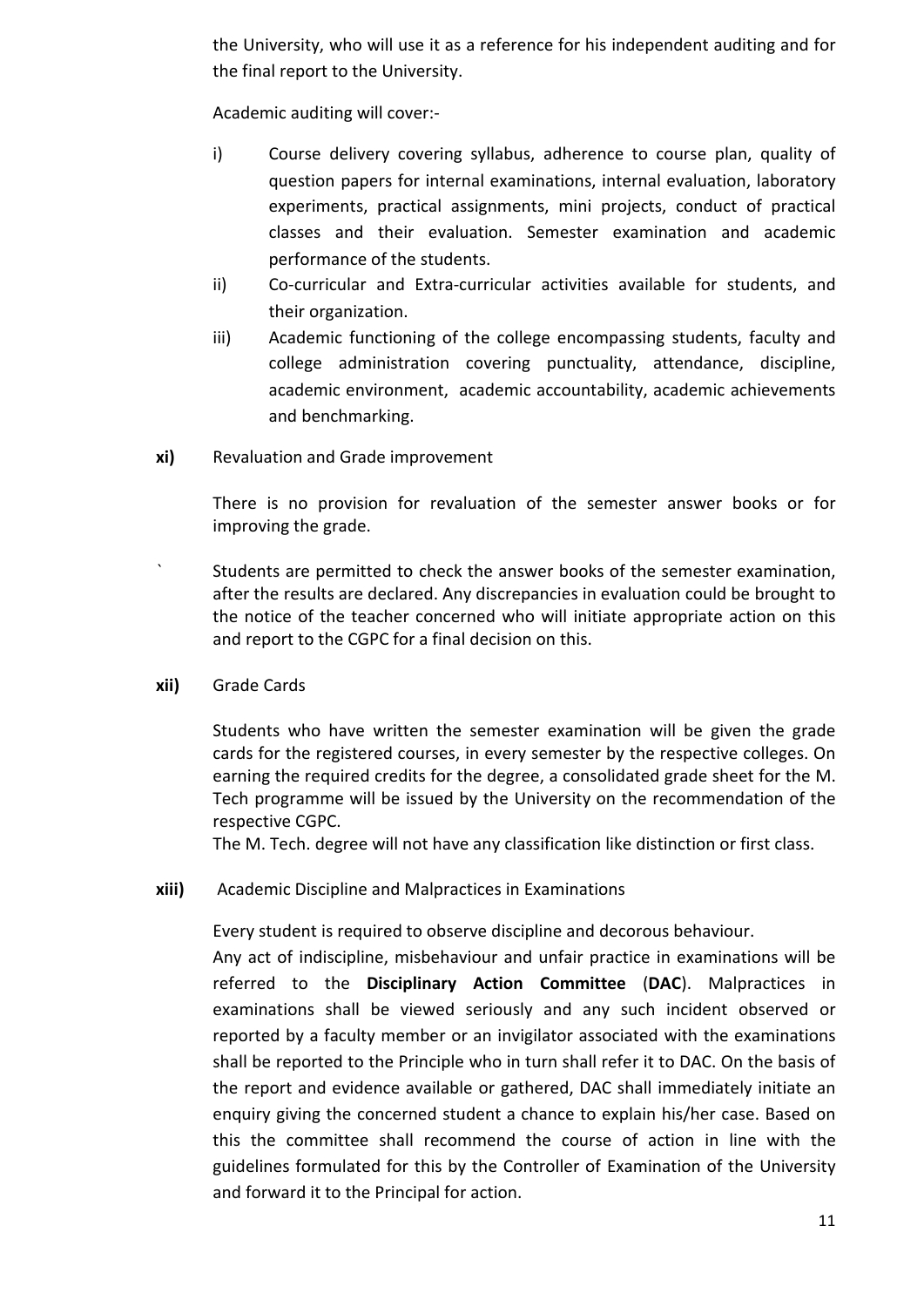Actions are to be based on the severity of the offence and are to be dealt with, on a course basis. Guidelines on this shall be given by the Controller of Examination which is to be followed by the Disciplinary Action Committee of the college.

DAC shall be headed by a department head and shall have three other faculty members drawn from different departments as members. In case of malpractices in end semester examinations, the report given by the college DAC and the action taken by the Principal shall be intimated to the Controller of Examination of the University

### xiv) Student's Welfare Committee

Every college shall have a Student's Welfare Committee, constituted by the Principal of the college. This committee shall have at least three faculty members as members and the chairman shall be a senior faculty member in the rank of a Professor. This committee is entrusted with the task of looking after the welfare of the students by taking appropriate steps with the concurrence of the principal.

### xv) Grievances and Appeals Committee

Each college should have a Grievances Redress Committee constituted by the Principal to address the grievances of the students and to consider their appeals on any decisions made by the college. This committee consisting of at least three faculty members and chaired by a senior professor shall look into student's grievances and appeals and give its recommendations to the Principal for action.

#### xvi) Attendance

Attendance is marked for each course. 85% attendance is mandatory for writing the semester examination in a course. Students who get Part Time Teaching Assistantship (PTTA) or Scholarships from the Central or State Governments or any other agencies are expected to have 100 % attendance. However, under unavoidable circumstances students are permitted to take leave. Leave is normally sanctioned for any approved activity taken up by students outside the college covering sports and other extra-curricular activities. Leave is also permitted on medical grounds or on personal exigencies. Leave of absence for all these is limited to 15 % of the academic contact hours for the course.

In case of long illness or major personal tragedies/exigencies the Principal can relax the minimum attendance requirement to 70%, to write the semester examination. This is permitted for one or more courses registered in the semester. The Principal shall keep all records which led to his decision on attendance, for verification by the Academic Auditor. However this concession is applicable only to any one semester during the entire programme. In case of prolonged illness, break of study is permitted up to two semesters which could extend the programme up to six semesters, the maximum permitted by the regulations.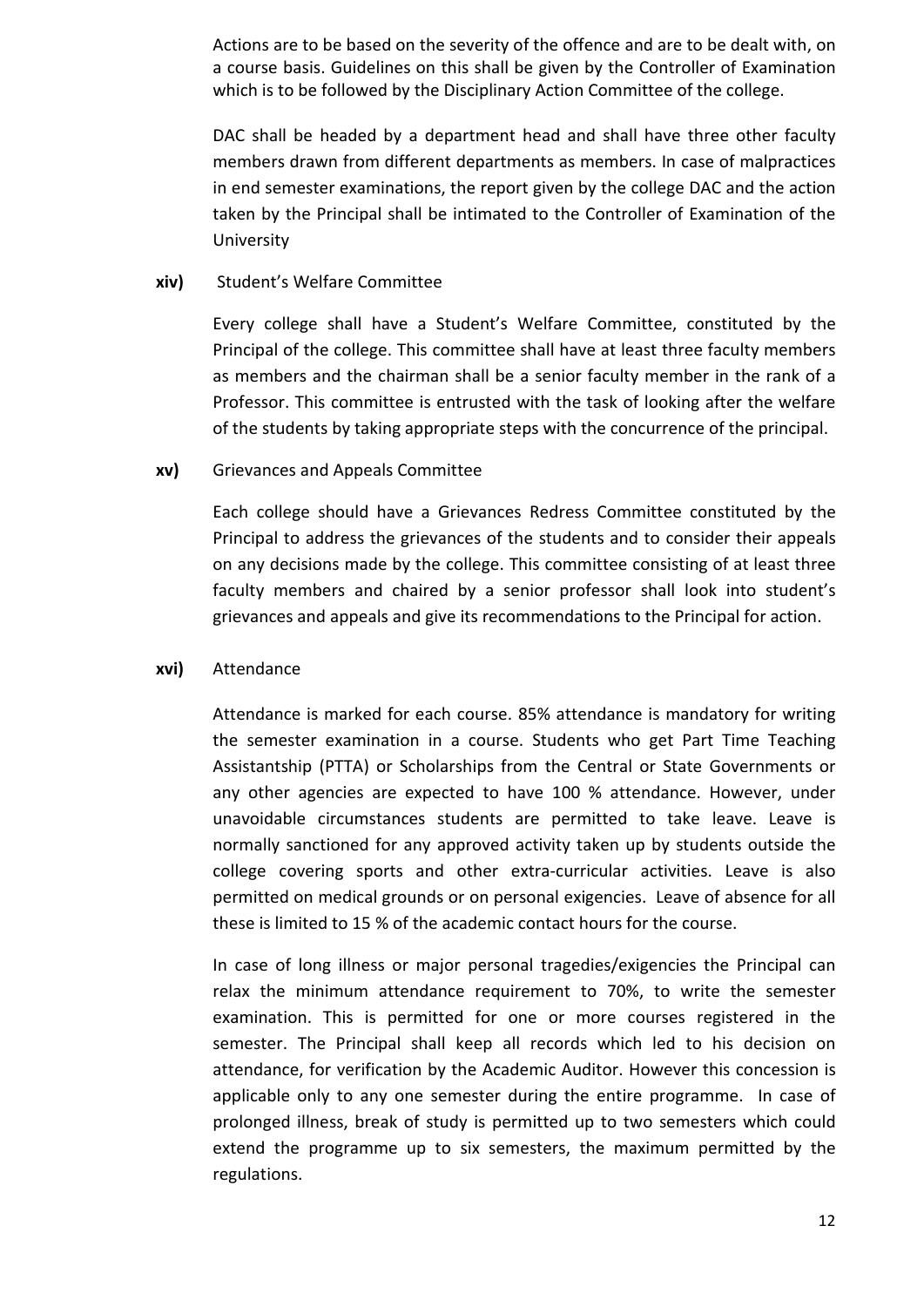#### xvii) Leave of Absence

Students who desire to take leave have to apply for it to the teacher conducting the course. This application together with any supporting documents like doctor's certificate or other relevant information is to be forwarded to the Head of the Department with the recommendation of the teacher indicating the total leave of absence the student has so far availed. Approval for leave is to be given by the head of the department. After any prolonged medical leave, normally exceeding five instruction days, on rejoining, the student has to produce the fitness certificate given by the doctor.

#### xviii) Project Evaluation

Normally students are expected to do the project within the college. However they are permitted to do the project in an industry or in a government research institute under a qualified supervisor from that organization. Progress of the project work is to be evaluated at the end of the third semester. For this a committee headed by the head of the department with two other faculty members in the area of the project and the project supervisor/s. If the project is done outside the college, the external supervisor associated with the student shall also be a member of the committee.

Final evaluation of the project will be taken up only if the student has earned all course credits listed in the first three semesters. Project evaluation shall be done by the same committee mentioned above with an external expert, either from an academic/R&D organization or from Industry, as an additional member. Final project grading shall take into account the progress evaluation done in the third semester and the project evaluation in the fourth semester. If the quantum of work done by the candidate is found to be unsatisfactory, the committee may extend the duration of the project up to one more semester, giving reasons for this in writing to the student. Normally further extension will not be granted and there shall be no provision to register again for the project.

#### Xix) Project work outside the College

While students are expected to do their projects in their colleges, provision is available for them to do it outside the college either in an industry or in an institute of repute. This is only possible in the fourth semester and the topic of investigation should be in line with the project part planned in the  $3<sup>rd</sup>$  semester. Student should apply for this through the project supervisor indicating the reason for this well in advance, preferably at the beginning of the  $3<sup>rd</sup>$  semester. The application for this shall include the following:-

Topic of the Project: Project work plan in the 3rd Semester: Reason for doing the project outside: Institution/Organization where the project is to be done: